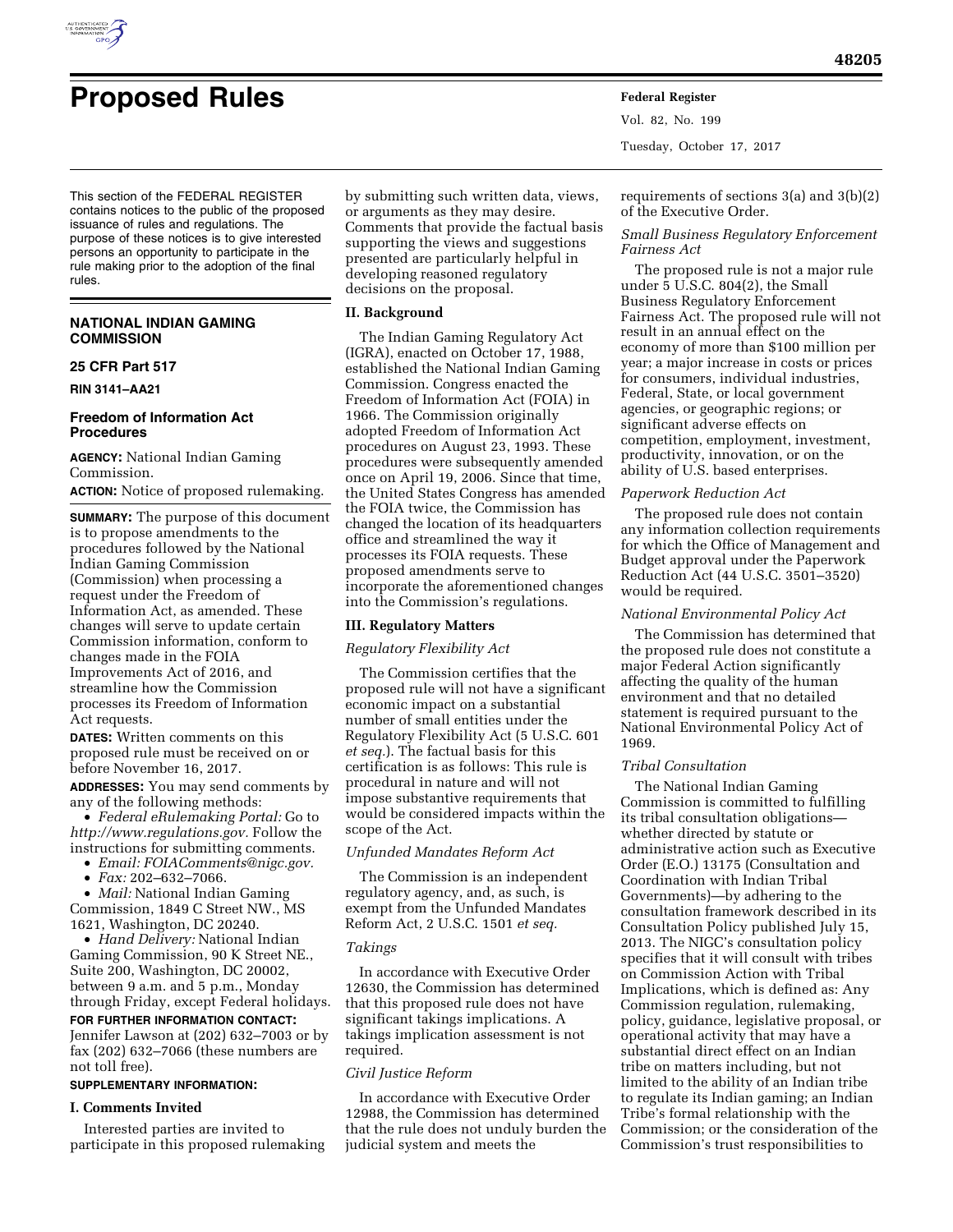Indian tribes. The Changes proposed in this NPRM do not fall into any of those categories. Many of the changes are required by law, and those that are not are being done to improve our FOIA process, which affects the public in general. Accordingly, the Commission did not consult on these changes. The Commission, though, requests and welcomes any and all tribal comments to this NPRM.

#### **List of Subjects in 25 CFR Part 517**

Administrative practice and procedure, Freedom of information.

■ For the reasons set forth in the preamble, the Commission proposes to revise 25 CFR part 517 to read as follows:

## **PART 517—FREEDOM OF INFORMATION ACT PROCEDURES**

Sec.

- 517.1 General provisions.<br>517.2 Public reading roon
- Public reading room.
- 517.3 Definitions.
- 517.4 Requirements for making requests. 517.5 Responsibility for responding to
- 
- requests.<br>517.6 Timir Timing of responses to requests.
- 517.7 Confidential commercial information.
- 517.8 Appeals.
- 517.9 Fees.

**Authority:** 5 U.S.C. 552.

#### **§ 517.1 General provisions.**

This part contains the regulations the National Indian Gaming Commission (Commission) follows in implementing the Freedom of Information Act (FOIA), 5 U.S.C. 552. These regulations provide procedures by which you may obtain access to records compiled, created, and maintained by the Commission, along with procedures the Commission must follow in response to such requests for records. These regulations should be read together with the FOIA, which provides additional information about access to records maintained by the Commission. Requests made by individuals for records about themselves under the Privacy Act of 1974, 5 U.S.C. 552(a), are processed in accordance with the Commission's Privacy Act regulations, 25 CFR part 515, as well as under this part.

## **§ 517.2 Public reading room.**

Records that are required to be maintained by the Commission shall be available for public inspection and copying at 90 K Street NE., Suite 200, Washington, DC 20002. Reading room records created on or after November 1, 1996, shall be made available electronically via the Commission's Web site.

#### **§ 517.3 Definitions.**

(a) *Commercial use requester* means a requester seeking information for a use or purpose that furthers the commercial, trade, or profit interests of himself or the person on whose behalf the request is made, which can include furthering those interests through litigation. In determining whether a request properly belongs in this category, the FOIA Officer shall determine the use to which the requester will put the documents requested. Where the FOIA Officer has reasonable cause to doubt the use to which the requester will put the records sought, or where that use is not clear from the request itself, the FOIA Officer shall contact the requester for additional clarification before assigning the request to a specific category.

(b) *Confidential commercial information* means records or information provided to the government by a submitter that arguably contains material exempt from disclosure under Exemption 4 of the FOIA.

(c) *Direct costs* mean those expenditures by the Commission actually incurred in searching for and duplicating (and, in the case of commercial use requests, reviewing) records in response to the FOIA request. Direct costs include the salary of the employee or employees performing the work (*i.e.,* the basic rate of pay for the employee plus 16 percent of that rate to cover benefits) and the cost of operating computers and other electronic equipment, such as photocopiers and scanners. Direct costs do not include overhead expenses, such as the cost of space, heating, or lighting of the facility in which the records are stored.

(d) *Duplication* refers to the process of making a copy of a record, or the information contained in it, necessary to respond to a FOIA request. Such copies can take the form of, among other things, paper copy, microfilm, audiovisual materials, or electronic records (*e.g.,* compact discs or USB flash drives). The copies provided shall be in a form that is reasonably usable by the requester.

(e) *Educational institution* refers to a preschool, a public or private elementary school, an institute of undergraduate higher education, an institute of graduate higher education, an institute of professional education, or an institute of vocational education which operates a program of scholarly research. To qualify for this category, the requester must show that the request is authorized by and is made under the auspices of a qualifying institution and that the records are not sought for a commercial use, but are sought to further scholarly research.

(f) *Freedom of Information Act Officer*  means the person designated by the Chairman to administer the FOIA.

(g) *Non-commercial scientific institution* refers to an institution that is not operated on a ''commercial'' basis as that term is used in paragraph (a) of this section, and which is operated solely for the purpose of conducting scientific research the results of which are not intended to promote any particular product or industry. To qualify for this category, the requester must show that the request is authorized by and is made under the auspices of a qualifying institution and that the records are not sought for a commercial use, but are sought to further scholarly research.

(h) *Representative of the news media*  means any person or entity that gathers information of potential interest to a segment of the public, uses editorial skills to turn the raw materials into a distinct work, and distributes that work to an audience. The term ''news'' means information that is about current events or that would be of current interest to the public. Examples of news media entities include television or radio stations that broadcast ''news'' to the public at large and publishers of periodicals that disseminate ''news'' and make their products available for purchase by or free distribution to the general public, including news organizations that disseminate solely on the Internet. For a ''freelance journalist'' to be regarded as working for a news organization, the requester must demonstrate a solid basis for expecting publication through that organization, such as a publication contract. Absent such showing, the requester may provide documentation establishing the requester's past publication record. To qualify for this category, the requester must not be seeking the requested records for a commercial use. However, a request for records supporting a newsdissemination function shall not be considered to be for a commercial use.

(i) *Requester* means any person, including an individual, Indian tribe, partnership, corporation, association, or public or private organization other than a Federal agency, that requests access to records in the possession of the Commission.

(j) *Review* means the process of examining a record in response to a FOIA request to determine if any portion of that record may be withheld under one or more of the FOIA Exemptions. It also includes processing any record for disclosure, for example, redacting information that is exempt from disclosure under the FOIA. Review time includes time spent considering any formal objection to disclosure made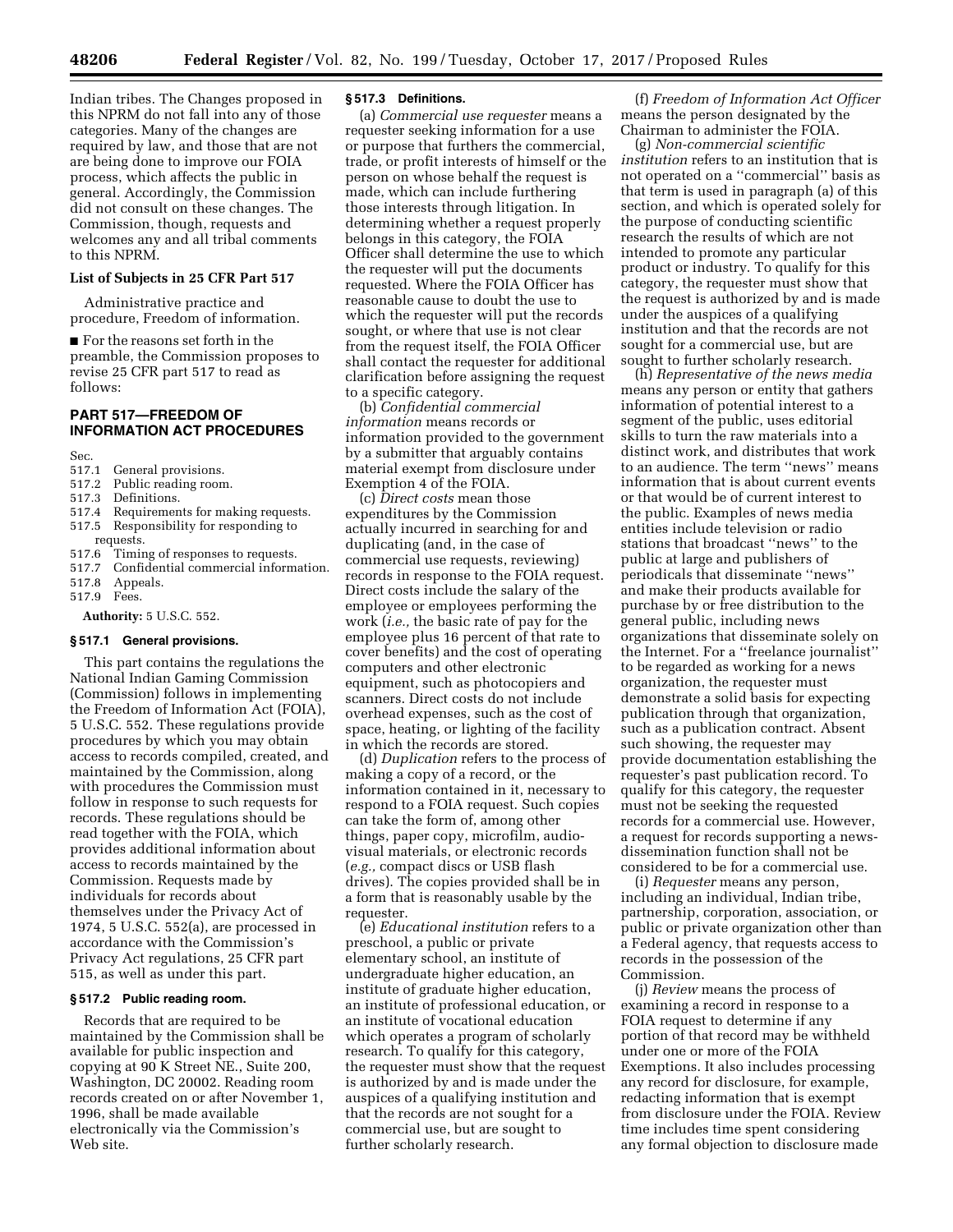by a business submitter under § 517.7(c). Review time does not include time spent resolving general legal or policy issues regarding the use of FOIA Exemptions.

(k) *Search* refers to the time spent looking for material that is responsive to a request, including page-by-page or line-by-line identification of material within a document and also includes reasonable efforts to locate and retrieve information from records maintained in electronic form or format. The FOIA Officer shall ensure that searches are conducted in the most efficient and least expensive manner reasonably possible.

(l) *Submitter* means any person or entity who provides information directly or indirectly to the Commission. The term includes, but is not limited to, corporations, Indian tribal governments, state governments and foreign governments.

(m) *Working day* means a Federal workday that does not include Saturdays, Sundays, or Federal holidays.

### **§ 517.4 Requirements for making requests.**

(a) *How to make a FOIA request.*  Requests for records made pursuant to the FOIA must be in writing. Requests may be mailed, dropped off in person, or faxed to (202) 632–7066 (not a toll free number). Requests that are dropped off in person should be made at 90 K Street NE., Suite 200, Washington, DC 20002 during the hours of 9 a.m. to 12 noon and 2 p.m. to 5 p.m. Requests that are mailed should be sent to NIGC Attn: FOIA Officer, 1849 C Street NW., Mail Stop #1621, Washington, DC 20240. Requests may also be sent via electronic mail addressed to *[FOIARequests@](mailto:FOIARequests@nigc.gov) [nigc.gov](mailto:FOIARequests@nigc.gov)* or submitted through the Commission's Web site.

(b) *First person requests for records.* If the requester is making a request for records about himself/herself, the requester must provide verification of identity. Verification requirements are described in 25 CFR 515.3.

(c) *Requests for records about another individual.* If the requester is making a request for records about another individual, the requester may receive greater access by submitting either a notarized authorization signed by that individual, a declaration made in compliance with the requirements set forth in 28 U.S.C. 1746 by that individual authorizing disclosure of the records to the requester or by submitting proof that the individual is deceased (for example, a copy of the death certificate or a copy of the obituary).

(d) *Description of records sought.*  Requests for records shall describe the

records requested with as much specificity as possible to enable Commission employees to locate the information requested with a reasonable amount of effort. Whenever possible, the request should describe the subject matter of the records sought, the time periods in which the records were generated, and any tribe or tribal gaming facility with which they were associated. Before submitting a request, requesters may contact the Commission's FOIA contact or FOIA Public Liaison to discuss the records being sought and receive assistance describing the records. If after receiving a request the FOIA Officer determines that it does not reasonably describe the records sought, the FOIA Officer must inform the requester of what additional information is needed or why the request is otherwise insufficient. Requesters who are attempting to reformulate or modify such a request may discuss their request with the Commission's FOIA contact or FOIA Public Liaison. If a request does not reasonably describe the records sought, the agency's response to the request may be delayed.

(e) *Agreement to pay fees.* Requests shall also include a statement indicating the maximum amount of fees the requester is willing to pay to obtain the requested information, or a request for a waiver or reduction of fees. If the requester is requesting a waiver or reduction of fees the requester must include justification for such waiver or reduction (see § 517.9(c) for more information). If the request for a fee waiver is denied, the requester will be notified of this decision and advised that fees associated with the processing of the request will be assessed. The requester must send an acknowledgment to the FOIA Officer indicating his/her willingness to pay the fees. Absent such acknowledgment within the specified time frame, the request will be considered incomplete, no further work shall be done, and the request will be administratively closed.

(f) *Form or format of records requested.* Requesters may specify their preferred form or format (including electronic formats) for the records sought. The Commission will accommodate such requests where the record is readily reproducible in that form or format.

(g) *Types of records not available.* The FOIA does not require the Commission to:

(1) Compile or create records solely for the purpose of satisfying a request for records;

(2) Provide records not yet in existence, even if such records may be expected to come into existence at some future time; or

(3) Restore records destroyed or otherwise disposed of, except that the FOIA Officer must notify the requester that the requested records have been destroyed or disposed.

## **§ 517.5 Responsibility for responding to requests.**

(a) *In general.* In determining which records are responsive to a request, the Commission ordinarily will include only records in its possession as of the date it begins its search for records. If any other date is used, the FOIA Officer shall inform the requester of that date.

(b) *Authority to grant or deny requests.* The FOIA Officer shall make initial determinations either to grant or deny in whole or in part a request for records.

(c) *Granting of requests.* When the FOIA Officer determines that the requested records shall be made available, the FOIA Officer shall notify the requester in writing and provide copies of the requested records in whole or in part. Records disclosed in part shall be marked or annotated to show the exemption applied to the withheld information and the amount of information withheld unless to do so would harm the interest protected by an applicable exemption. If a requested record contains exempted material along with nonexempt material, all reasonable segregable material shall be disclosed.

(d) *Adverse Determinations.* If the FOIA Officer makes an adverse determination denying a request in any respect, it must notify the requester of that adverse determination in writing. Adverse determinations include decisions that: The requested record is exempt from release, in whole or in part; the request does not reasonably describe the records sought; the information requested is not a record subject to the FOIA; the requested record does not exist, cannot be located, or has been destroyed; or the requested record is not readily reproducible in the form or format sought by the requester; denials involving fees or fee waiver matters; and denials of requests for expedited processing.

(e) *Content of adverse determination.*  Any adverse determination issued by the FOIA Officer must include:

(1) A brief statement of the reasons for the adverse determination, including any FOIA exemption applied by the agency in denying access to a record unless to do so would harm the interest protected by an applicable exemption;

(2) An estimate of the volume of any records or information withheld, such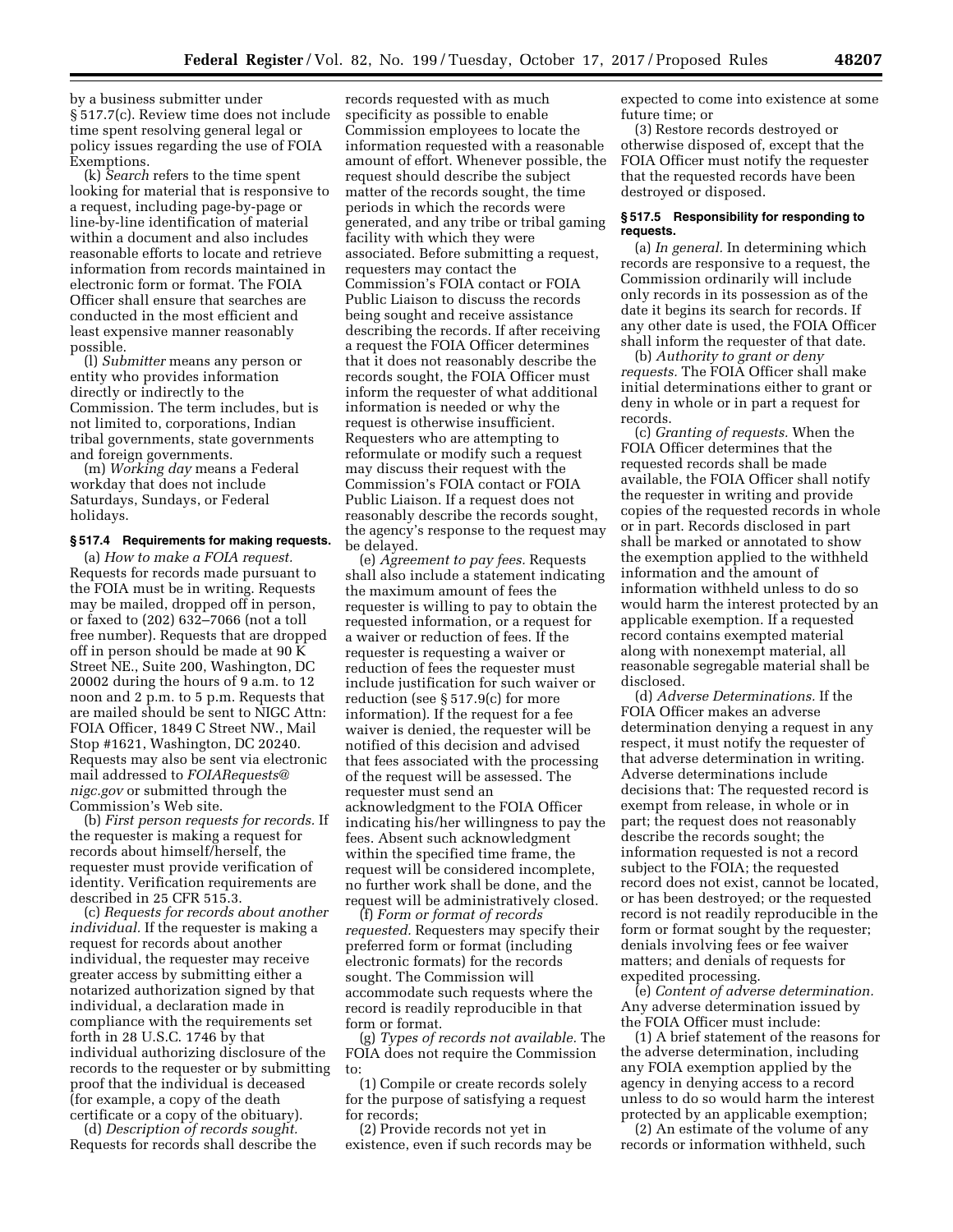as the number of pages or other reasonable form of estimation, although such an estimate is not required if the volume is otherwise indicated by deletions marked on records that are disclosed in part or if providing an estimate would harm an interest protected by an applicable exemption;

(3) A statement that the adverse determination may be appealed under § 517.8 of this part and a description of the appeal requirements; and

 $(4)$   $\overline{A}$  statement notifying the requester of the assistance available from the Commission's FOIA Public Liaison and the dispute resolution services offered by the Office of Government Information Services.

(f) *Consultation, referral, and coordination.* When reviewing records located in response to a request, the FOIA Officer will determine whether another agency of the Federal Government is better able to determine whether the record is exempt from disclosure under the FOIA. As to any record determined to be better suited for review by another Federal Government agency, the FOIA Officer must proceed in one of the following ways.

(1) *Consultation.* When records originating with the Commission contain information of interest to another Federal Government agency, the FOIA Officer should typically consult with that other entity prior to making a release determination.

(2) *Referral.* 

(i) When the FOIA Officer believes that a different Federal Government agency is best able to determine whether to disclose the record, the FOIA Officer should typically refer the responsibility for responding to the request regarding that record to that agency. Ordinarily, the agency that originated the record is presumed to be the best agency to make the disclosure determination. If the Commission and another Federal Government agency jointly agree that the agency processing the request is in the best position to respond regarding the record, then the record may be handled as a consultation.

(ii) Whenever the FOIA Officer refers any part of the responsibility for responding to a request to another agency, he or she must document the referral, maintain a copy of the record that it refers, and notify the requester of the referral.

(iii) After the FOIA Officer refers a record to another Federal Government agency, the agency receiving the referral shall make a disclosure determination and respond directly to the requester. The referral of a record is not an adverse determination and no appeal rights accrue to the requester by this act.

(3) *Coordination.* The standard referral procedure is not appropriate where disclosure of the identity of the agency to which the referral would be made could harm an interest protected by an applicable exemption, such as the exemptions that protect personal privacy interests. For example, if the FOIA Officer in responding to a request for records on a living third party locates records originating with a criminal law enforcement agency, and if the existence of that law enforcement interest in the third party was not publicly known, then to disclose that law enforcement interest could cause an unwarranted invasion of the personal privacy of the third party. In such instances, in order to avoid harm to an interest protected by an applicable exemption, the FOIA Officer should coordinate with the originating agency to obtain its views on whether the record may be disclosed. The FOIA Officer should then convey the determination as to whether the record will be released to the requester.

#### **§ 517.6 Timing of responses to requests.**

(a) *In general.* The FOIA Officer ordinarily shall respond to requests according to their order of receipt. All statutory and regulatory timelines will commence on the date that the request is received by the Commission's Headquarters FOIA Office that is designated to receive requests in § 517.4(a). In instances of requests misdirected to Commission field offices, the response time will commence on the date that the request is received by the Commission's Headquarters FOIA Office, but in any event no later than 10 working days after the request is first received by any Commission office.

(b) *Multitrack processing.* (1) The FOIA Officer may use multi-track processing in responding to requests. Multi-track processing means placing simple requests requiring rather limited review in one processing track and placing more voluminous and complex requests in one or more other tracks. Requests in either track are processed on a first-in/first-out basis.

(2) The FOIA Officer may provide requesters in its slower track(s) with an opportunity to limit the scope of their requests in order to qualify for faster processing within the specified limits of faster track(s). The FOIA Officer will do so either by contacting the requester by letter, telephone, electronic mail, or facsimile whichever is more efficient in each case. When providing a requester with the opportunity to limit the scope of their request, the FOIA Officer shall also advise the requester of the availability of the Commission's FOIA

Public Liaison to aid in the resolution of any dispute arising between the requester and the Commission as well as the requester's right to seek dispute resolution services from the Office of Government Information Services.

(c) *Initial determinations.* (1) The FOIA Officer shall make an initial determination regarding access to the requested information and notify the requester within twenty (20) working days after receipt of the request. This 20 day period may be extended if unusual circumstances arise. If an extension is necessary, the FOIA Officer shall promptly notify the requester of the extension, briefly stating the reasons for the extension, and estimating when the FOIA Officer will respond. Unusual circumstances warranting extension are:

(i) The need to search for and collect the requested records from field facilities or other establishments that are separate from the office processing the request;

(ii) The need to search for, collect, and appropriately examine a voluminous amount of records which are demanded in a single request; or

(iii) The need for consultation with another agency having a substantial interest in the determination of the request, which consultation shall be conducted with all practicable speed.

(2) If the FOIA Officer decides that an initial determination cannot be reached within the time limits specified in paragraph (c)(1) of this section, the FOIA Officer shall notify the requester of the reasons for the delay and include an estimate of when a determination will be made. The requester will then have the opportunity to modify the request or arrange for an alternative time frame for completion of the request. To assist in this process, the FOIA Officer shall advise the requester of the availability of the Commission's FOIA Public Liaison to aid in the resolution of any disputes between the requester and the Commission, and notify the requester of his or her right to seek dispute resolution services from the Office of Government Information Services.

(3) If no initial determination has been made at the end of the 20 day period provided for in paragraph (c)(1) of this section, including any extension, the requester may appeal the action to the FOIA Appeals Officer.

(d) *Expedited processing of request.*  (1) A requester may make a request for expedited processing at any time.

(2) When a request for expedited processing is received, the FOIA Officer must determine whether to grant the request for expedited processing within ten (10) calendar days of its receipt.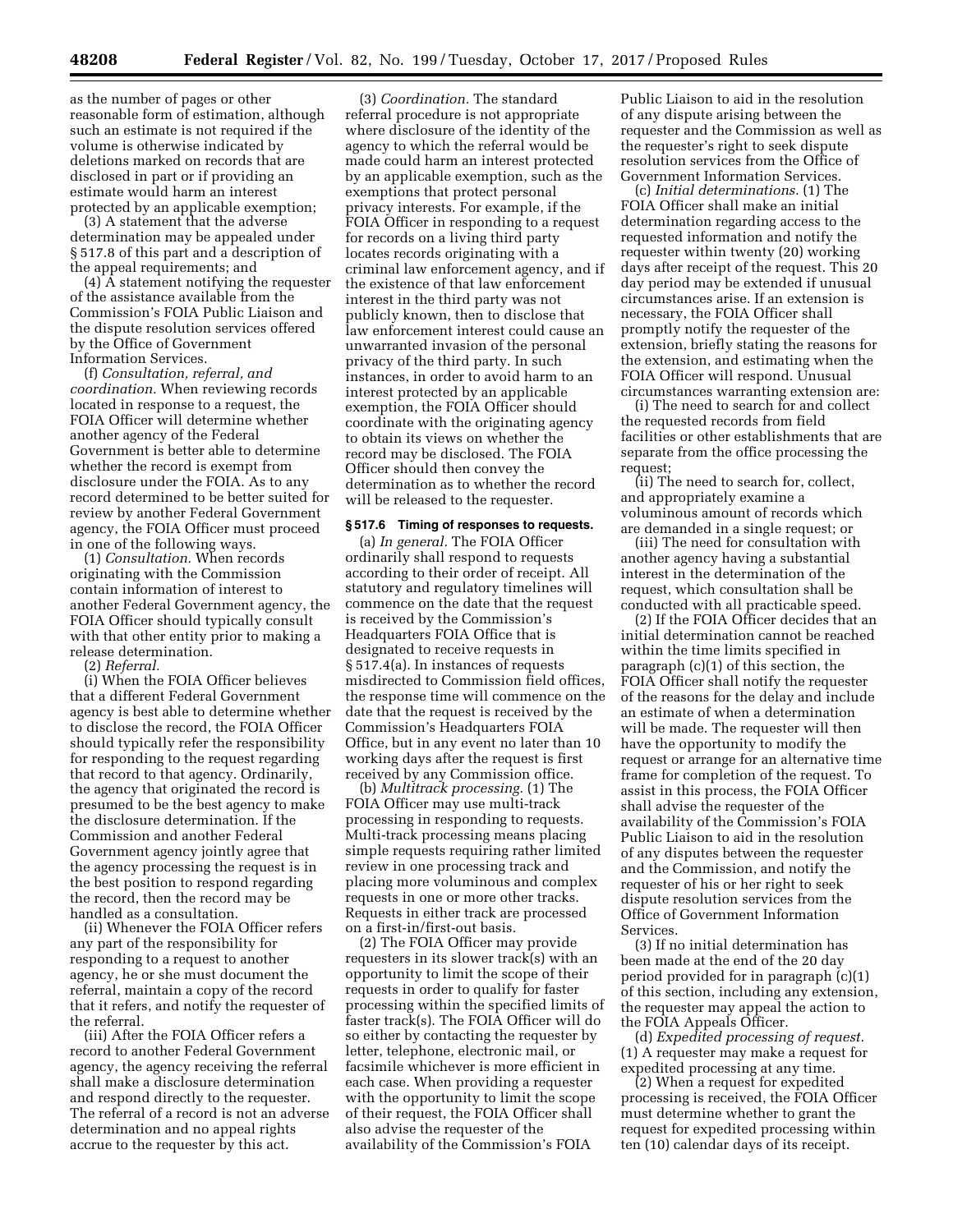Requests will receive expedited processing if one of the following compelling needs is met:

(i) The requester can establish that failure to receive the records quickly could reasonably be expected to pose an imminent threat to the life or physical safety of an individual; or

(ii) The requester is primarily engaged in disseminating information and can demonstrate that an urgency to inform the public concerning actual or alleged Federal Government activity exists.

(3) A requester who seeks expedited processing must submit a statement, certified to be true and correct, explaining in detail the basis for making the request for expedited processing. As a matter of administrative discretion, the FOIA Officer may waive the formal certification requirement.

(4) Administrative appeals of denials of expedited processing will be given expeditious consideration. If the denial of expedited processing is upheld by the FOIA Appeals Officer, that decision is immediately subject to judicial review in the appropriate Federal district court.

## **§ 517.7 Confidential commercial information.**

(a) *Notice to submitters.* The FOIA Officer shall, to the extent permitted by law, provide a submitter who provides confidential commercial information to the Commission, with prompt notice of a FOIA request or administrative appeal encompassing the confidential commercial information if the Commission may be required to disclose the information under the FOIA. Such notice shall either describe the exact nature of the information requested or provide copies of the records or portions thereof containing the confidential commercial information. The FOIA Officer shall also notify the requester that notice and opportunity to object has been given to the submitter.

(b) *Where notice is required.* Notice shall be given to a submitter when:

(1) The information has been designated by the submitter as confidential commercial information protected from disclosure. Submitters of confidential commercial information shall use good faith efforts to designate, either at the time of submission or a reasonable time thereafter, those portions of their submissions they deem protected from disclosure under Exemption 4 of the FOIA. Such designation shall be deemed to have expired ten years after the date of submission, unless the requester provides reasonable justification for a designation period of greater duration; or

(2) The FOIA Officer has reason to believe that the information may be protected from disclosure under Exemption 4 of the FOIA.

(c) *Where notice is discretionary.* If the FOIA Officer has reason to believe that information submitted to the Commission may be protected from disclosure under any other exemption of the FOIA, the FOIA Officer may, in his or her discretion, provide the submitter with notice and an opportunity to object to the release of that information.

(d) *Opportunity to object to disclosure.* The FOIA Officer shall afford a submitter a reasonable period of time to provide the FOIA Officer with a detailed written statement of any objection to disclosure. The statement shall specify all grounds for withholding any of the information under any exemption of the FOIA, and if Exemption 4 applies, shall demonstrate the reasons the submitter believes the information to be confidential commercial information that is exempt from disclosure. Whenever possible, the submitter's claim of confidentiality shall be supported by a statement or certification by an officer or authorized representative of the submitter. In the event a submitter fails to respond to the notice in the time specified, the submitter will be considered to have no objection to the disclosure of the information. Information provided by the submitter that is received after the disclosure decision has been made will not be considered. Information provided by a submitter pursuant to this paragraph may itself be subject to disclosure under the FOIA.

(e) *Notice of intent to disclose.* The FOIA Officer shall carefully consider a submitter's objections and specific grounds for nondisclosure prior to determining whether to disclose the information requested. Whenever the FOIA Officer determines that disclosure is appropriate, the FOIA Officer shall, within a reasonable number of days prior to disclosure, provide the submitter with written notice of the intent to disclose which shall include a statement of the reasons for which the submitter's objections were overruled, a description of the information to be disclosed, and a specific disclosure date. The FOIA Officer shall also notify the requester that the requested records will be made available.

(f) *Notice of lawsuit.* If the requester files a lawsuit seeking to compel disclosure of confidential commercial information, the FOIA Officer shall promptly notify the submitter of this action. If a submitter files a lawsuit seeking to prevent disclosure of

confidential commercial information, the FOIA Officer shall notify the requester.

(g) *Exceptions to the notice requirements under this section.* The notice requirements under paragraphs (a) and (b) of this section shall not apply if:

(1) The FOIA Officer determines that the information should not be disclosed pursuant to Exemption 4 and/or any other exemption of the FOIA;

(2) The information lawfully has been published or officially made available to the public;

(3) Disclosure of the information is required by law (other than the FOIA);

(4) The information requested is not designated by the submitter as exempt from disclosure in accordance with this part, when the submitter had the opportunity to do so at the time of submission of the information or within a reasonable time thereafter, unless the agency has substantial reason to believe that disclosure of the information would result in competitive harm; or

(5) The designation made by the submitter in accordance with this part appears obviously frivolous. When the FOIA Officer determines that a submitter was frivolous in designating information as confidential, the FOIA Officer must provide the submitter with written notice of any final administrative disclosure determination within a reasonable number of days prior to the specified disclosure date, but no opportunity to object to disclosure will be offered.

#### **§ 517.8 Appeals.**

(a) *Right of appeal.* The requester has the right to appeal to the FOIA Appeals Officer any adverse determination.

(b) *Notice of Appeal.* (1) *Time for appeal.* To be considered timely, an appeal must be postmarked, or in the case of electronic submissions, transmitted, no later than ninety (90) calendar days after the date of the response or after the time limit for response by the FOIA Officer has expired. Prior to submitting an appeal any outstanding fees associated with FOIA requests must be paid in full.

(2) *Form of appeal.* An appeal shall be initiated by filing a written notice of appeal. The notice shall be accompanied by copies of the original request and adverse determination. To expedite the appellate process and give the requester an opportunity to present his/her arguments, the notice should contain a brief statement of the reasons why the requester believes the adverse determination to have been in error. Requesters may submit appeals by mail, facsimile, or electronically. Appeals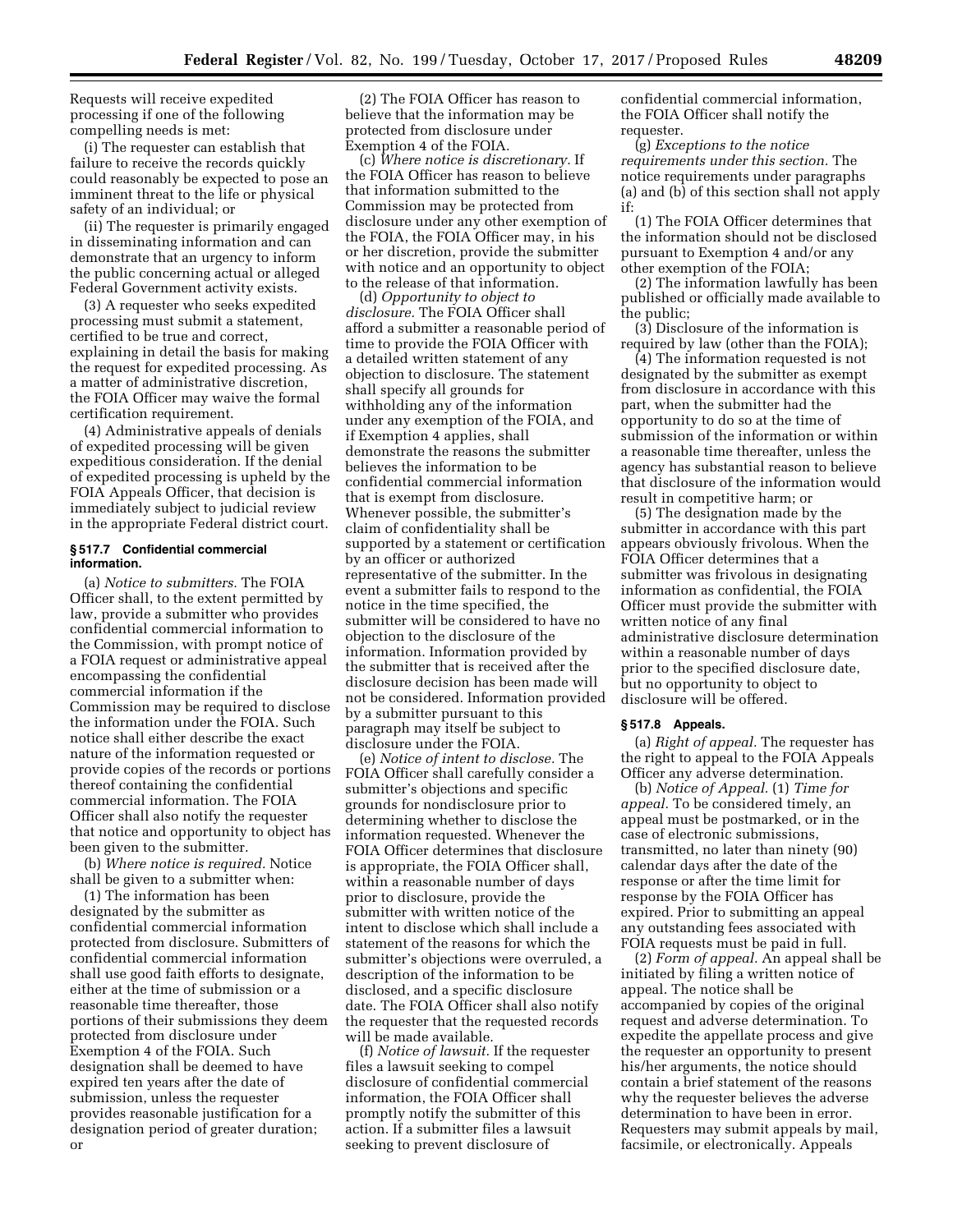sent by mail shall be addressed to the National Indian Gaming Commission, Attn: FOIA Appeals Officer, 1849 C Street NW., Mailstop #1621, Washington, DC 20240. Appeals may also be submitted via electronic mail at *[FOIARequests@nigc.gov](mailto:FOIARequests@nigc.gov)* or through the NIGC's Web site. To facilitate handling, the requester should mark both the appeal letter and envelope, or subject line of the electronic transmission ''Freedom of Information Act Appeal.''

(c) *Final agency determinations.* The FOIA Appeals Officer shall issue a final written determination, stating the basis for its decision, within twenty (20) working days after receipt of a notice of appeal. If the determination is to provide access to the requested records, the FOIA Officer shall make those records immediately available to the requester. If the determination upholds the adverse determination, the FOIA Appeals Officer shall notify the requester of the determination, the ability to obtain mediation services offered by the Office of Government Information Services as a non-exclusive alternative to litigation, and the right to obtain judicial review in the appropriate Federal district court.

(d) *When appeal is required.* Before seeking review by a court of the FOIA Officer's adverse determination, a requester generally must first submit a timely administrative appeal.

### **§ 517.9 Fees.**

(a) *In general.* Fees pursuant to the FOIA shall be assessed according to the schedule contained in paragraph (b) of this section for services rendered by the Commission in response to requests for records under this part. All fees shall be charged to the requester, except where the charging of fees is limited under paragraph (d) or (e) of this section or where a waiver or reduction of fees is granted under paragraph (c) of this section. Payment of fees should be by check or money order made payable to the Treasury of the United States..

(b) *Charges for responding to FOIA requests.* The following fees shall be assessed in responding to requests for records submitted under this part, unless a waiver or reduction of fees has been granted pursuant to paragraph (c) of this section:

(1) *Duplication.* The FOIA Officer will honor a requester's preference for receiving a record in a particular form or format where he or she can readily reproduce the record in the form or format requested. When photocopies are supplied, the FOIA Officer shall charge \$0.15 per page for copies of documents up to  $8\frac{1}{2}$  x 14. For copies of records produced on tapes, compact discs, or

other media, the FOIA Officer shall charge the direct costs of producing the copy, including operator time. Where paper documents must be scanned in order to comply with a requester's preference to receive the records in electronic format, the requester must also pay the direct costs associated with scanning those materials. For other methods of reproduction, the FOIA Officer shall charge the actual direct costs of producing the documents.

(2) *Searches.* (i) *Manual searches.*  Whenever feasible, the FOIA Officer will charge at the salary rate (basic pay plus 16% percent for benefits) of the employee or employees performing the search. However, where a homogenous class of personnel is used exclusively in a search (*e.g.,* all administrative/clerical or all professional/executive), the FOIA Officer shall charge \$4.45 per quarter hour for clerical time and \$7.75 per quarter hour for professional time. Charges for search time less than a full hour will be in increments of quarter hours.

(ii) *Computer searches.* The FOIA Officer will charge the actual direct costs of conducting computer searches. These direct costs shall include the cost of operating the central processing unit for that portion of operating time that is directly attributable to searching for requested records, as well as the costs of operator/programmer salary apportionable to the search. For requests that require the creation of a new computer program to locate requested records, the Commission will charge the direct costs associated with such program's creation. The FOIA Officer must notify the requester of the costs associated with creating such a program, and the requester must agree to pay the associated costs before the costs may be incurred.

(3) *Review fees.* Review fees shall be assessed only with respect to those requesters who seek records for a commercial use under paragraph (d)(1) of this section. Review fees shall be assessed at the same rates as those listed under paragraph (b)(2)(i) of this section. Review fees shall be assessed only for the initial record review, for example, review undertaken when the FOIA Officer analyzes the applicability of a particular exemption to a particular record or portion thereof at the initial request level. No charge shall be assessed at the administrative appeal level of an exemption already applied.

(c) *Statutory waiver.* Documents shall be furnished without charge or at a charge below that listed in paragraph (b) of this section where it is determined, based upon information provided by a requester or otherwise made known to

the FOIA Officer, that disclosure of the requested information is in the public interest. Disclosure is in the public interest if it is likely to contribute significantly to public understanding of government operations and is not primarily for commercial purposes. Requests for a waiver or reduction of fees shall be considered on a case by case basis. In order to determine whether the fee waiver requirement is met, the FOIA Officer shall consider the following six factors:

(1) *The subject of the request.*  Whether the subject of the requested records concerns the operations or activities of the government;

(2) *The informative value of the information to be disclosed.* Whether the disclosure is likely to contribute to an understanding of government operations or activities;

(3) *The contribution to an understanding of the subject by the general public likely to result from disclosure.* Whether disclosure of the requested information will contribute to public understanding;

(4) *The significance of the contribution to public understanding.*  Whether the disclosure is likely to contribute significantly to public understanding of government operations or activities;

(5) *The existence and magnitude of commercial interest.* Whether the requester has a commercial interest that would be furthered by the requested disclosure; and, if so

(6) *The primary interest in disclosure.*  Whether the magnitude of the identified commercial interest of the requester is sufficiently large, in comparison with the public interest in disclosure, that disclosure is primarily in the commercial interest of the requester.

(d) *Types of requesters.* There are four categories of FOIA requesters: Commercial use requesters, educational and non-commercial scientific institutional requesters; representative of the news media; and all other requesters. These terms are defined in § 517.3. The following specific levels of fees are prescribed for each of these categories:

(1) *Commercial use requesters.* The FOIA Officer shall charge commercial use requesters the full direct costs of searching for, reviewing, and duplicating requested records.

(2) *Educational and non-commercial scientific institutions requesters.* The FOIA Officer shall charge educational and non-commercial scientific institution requesters for document duplication only, except that the first 100 pages of copies shall be provided without charge.